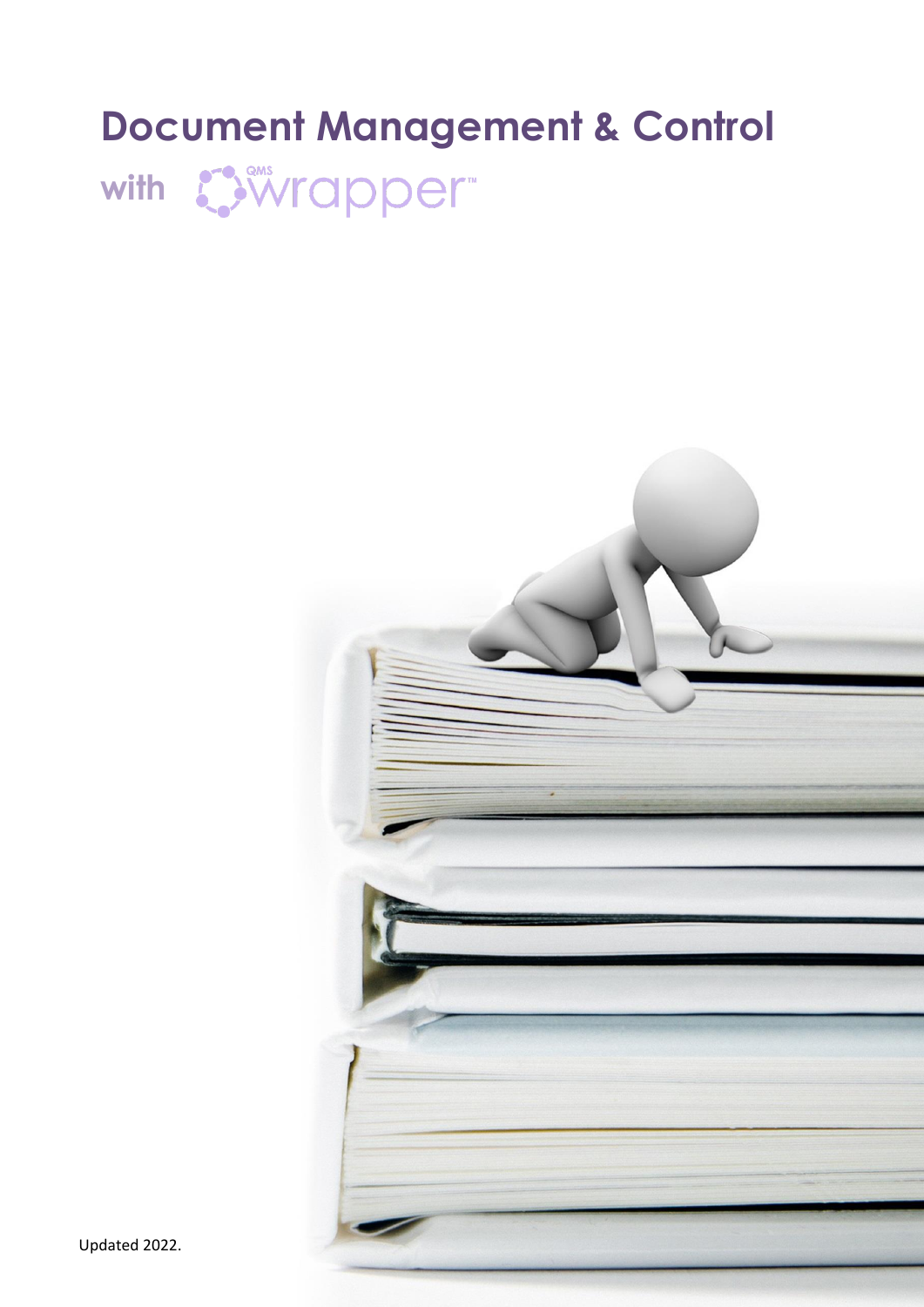# **Secure Cloud Document Management System**

- The easiest and the most understandable way for users to manage and control their project, QMS, and compliance documentation.
- qmsWrapper Document Management System is designed to support compliance, it includes version control, detailed file histories, file tracking, source tagging, comments, authority control.
- qmsWrapper Document Management and Control System is mirrored in the QMS module. It is integrated and interconnected with all other modules in qmsWrapper, and with workflow and processes that drive the team.



# **User-friendly and team focused Document Management System that works for you, not you for it!**

**Cloud Access** - from any device, any time

- easy and accessible
- on demand scalability
- secure and fast access

#### **Design History Files (DHF)**

• allows users to securely store their own private documents.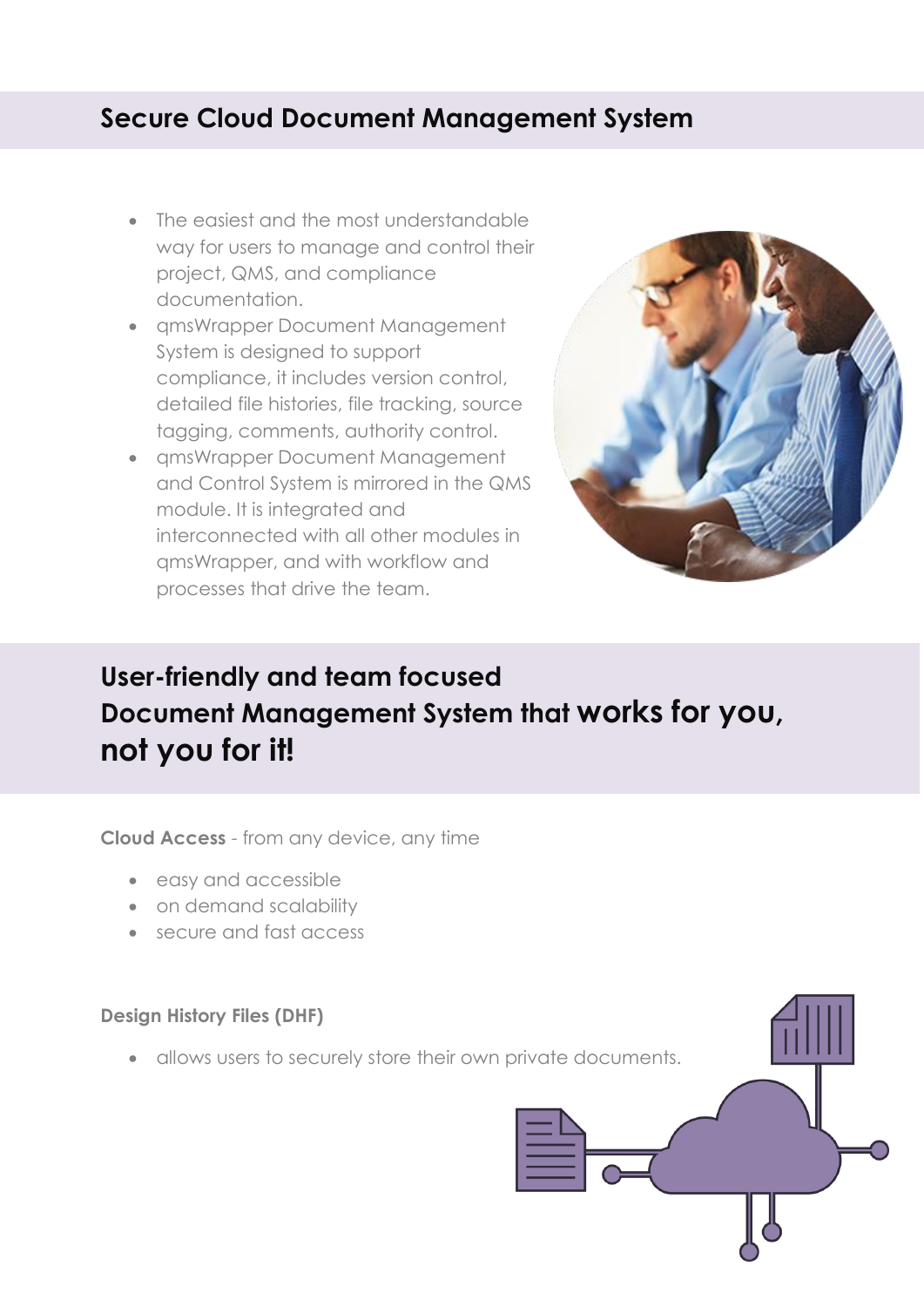**In qmsWrapper, Document Management is called "Storage".**

**You can** *[watch a video presentation](https://youtu.be/j9Tfk6uxmAE)* **on this feature on our** *[You Tube channel:](https://www.youtube.com/channel/UCqhz5YOC1cr7HbkJGLBSNoA) <https://youtu.be/j9Tfk6uxmAE>*



#### **Check our Use cases:** *[How to organize files within the Storage?](https://www.qmswrapper.com/use-cases/how-to-organize-files-within-the-storage)*

*[How are revision and approval history tracked in qmsWrapper?](https://www.qmswrapper.com/use-cases/how-are-revision-and-approval-history-tracked-in-qmswrapper)*

| Projects > Training > issues ><br>202 attachment                                         |                                     |  |                                 |                  |               |                    |                  |                |          |
|------------------------------------------------------------------------------------------|-------------------------------------|--|---------------------------------|------------------|---------------|--------------------|------------------|----------------|----------|
|                                                                                          | <b>Details</b><br>Navigation        |  |                                 |                  |               |                    |                  |                |          |
| ■ Images USE CASE HTML.docx                                                              |                                     |  | Name $\wedge$                   |                  | <b>Status</b> | Owner              | Modified         | Revision       | Size     |
| <b>Type</b>                                                                              | Microsoft Word Open XML Document    |  | Ռ<br>Images USE CASE HTML.docx  |                  |               | <b>A</b> Mary Jane | 14/04/2021 04:45 | $\overline{2}$ | 13.12 KB |
| <b>Size</b>                                                                              | 13.12 KB                            |  | Showing 1 - 1 of 1 items        |                  |               |                    |                  |                |          |
| Location                                                                                 | Projects/Training/issues/202 attach |  |                                 |                  |               |                    |                  |                |          |
| Owner                                                                                    | <b>Mary Jane</b>                    |  |                                 |                  |               |                    |                  |                |          |
| Modified                                                                                 | 14/04/2021 04:45                    |  |                                 |                  |               |                    |                  |                |          |
| Created                                                                                  | 13/04/2021 05:20                    |  | Details of the selected file    | <b>Status of</b> |               |                    | <b>Number</b>    |                |          |
| Revision                                                                                 | $\overline{2}$                      |  |                                 | the selected     |               |                    | of revisions     |                |          |
| Comment                                                                                  | Corrected tags for the image.       |  |                                 |                  |               |                    |                  |                |          |
| Revisions                                                                                |                                     |  | <b>Revisions Details</b>        |                  | document      |                    |                  |                |          |
| Revision 2 by Mary Jane<br>ٹ<br>14/04/2021 04:45                                         |                                     |  |                                 |                  |               |                    |                  |                |          |
| <b>Details</b>                                                                           |                                     |  |                                 |                  |               |                    |                  |                |          |
| Revision 1 by Mary Jane<br>ٹ<br>13/04/2021 05:20                                         |                                     |  |                                 |                  |               |                    |                  |                |          |
| <b>Approval History</b>                                                                  |                                     |  | <b>Approval History Details</b> |                  |               |                    |                  |                |          |
| Mary Jane has APPROVED the item<br>$\Delta$<br>Version 1   Revision 2   14/04/2021 04:46 |                                     |  |                                 |                  |               |                    |                  |                |          |
| <b>Details</b><br>Comment: Document is all right.                                        |                                     |  |                                 |                  |               |                    |                  |                |          |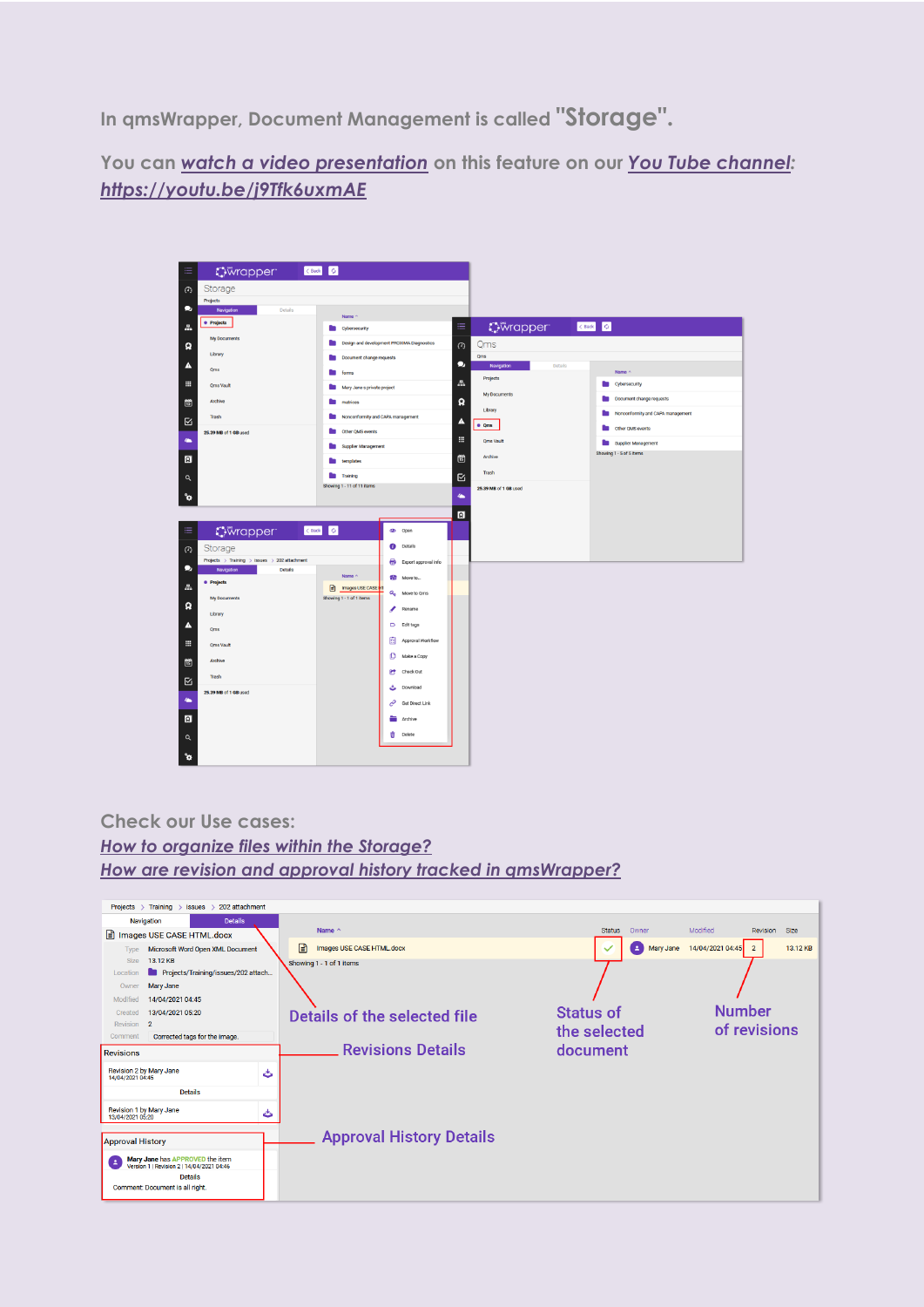### **Document Compliance System**

qmsWrapper Document Management System is designed to support compliance it includes:

- version control
- detailed file histories
- file tracking
- source tagging
- comments
- authority control

#### **Electronic trail and Document Control**

Track, store and control documents to prove compliance

- Versioning
- Tagging
- Stamps
- Audit trail
- Change control
- Security file locking
- Permissions

# **Paperless Office - Keeping your documentation neat and tidy**

Project members store files directly into the project they are working on.



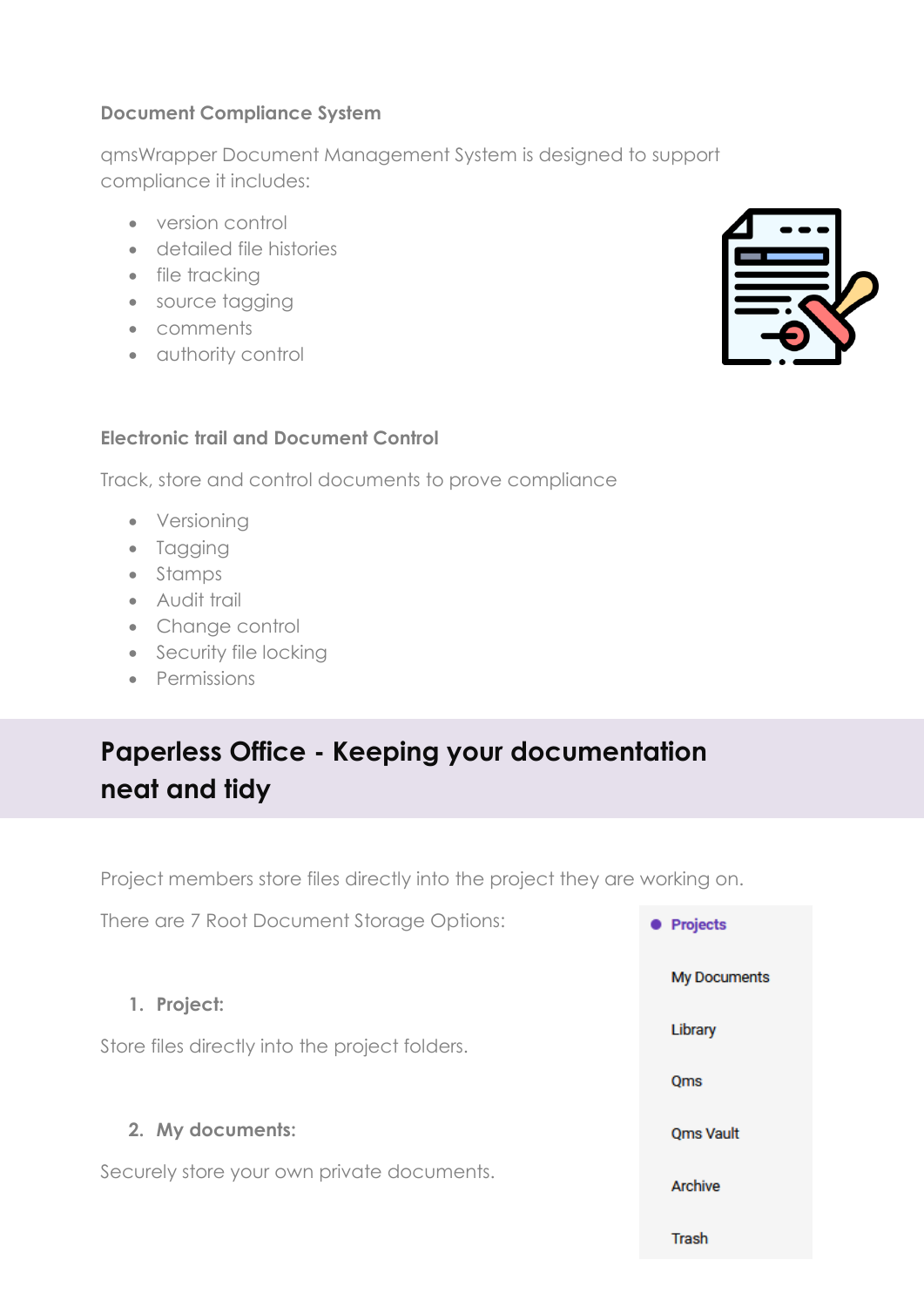### **3. Library:**

The classic central [library.](https://www.qmswrapper.com/blog/the-library-feature-for-the-rest-of-the-company) Perfect for keeping ISO standards, specifications or any type of formal document that needs to be accessible by everyone in the company. They are highly controlled, either by project or company-wide.

### **4. Qms:**



Contains all the QMS compliance documents for that project.

The QMS Folder is mirrored both in the QMS module and the DMC.

QMS documentation is generated through a QMS process

or a QMS Event.

## **5. QMS Vault:**

A QMS Vault is a separate and distinct directory, where QMS Approved documents will be securely stored with read-only access. Access is tightly controlled. This protects the "originals" in electronic form.

## **6. Archive:**

Archived documents are stored in this folder. You should archive all documents that need to be kept but no longer in use. Now, with efficient document management in mind, it made it even easier for you.

## **7. Trash Control**

Compliance requires that users not be allowed to simply delete files at will. A trash control feature allows project managers and admins to set deletion policies on stored files, for both private and project documents, separately.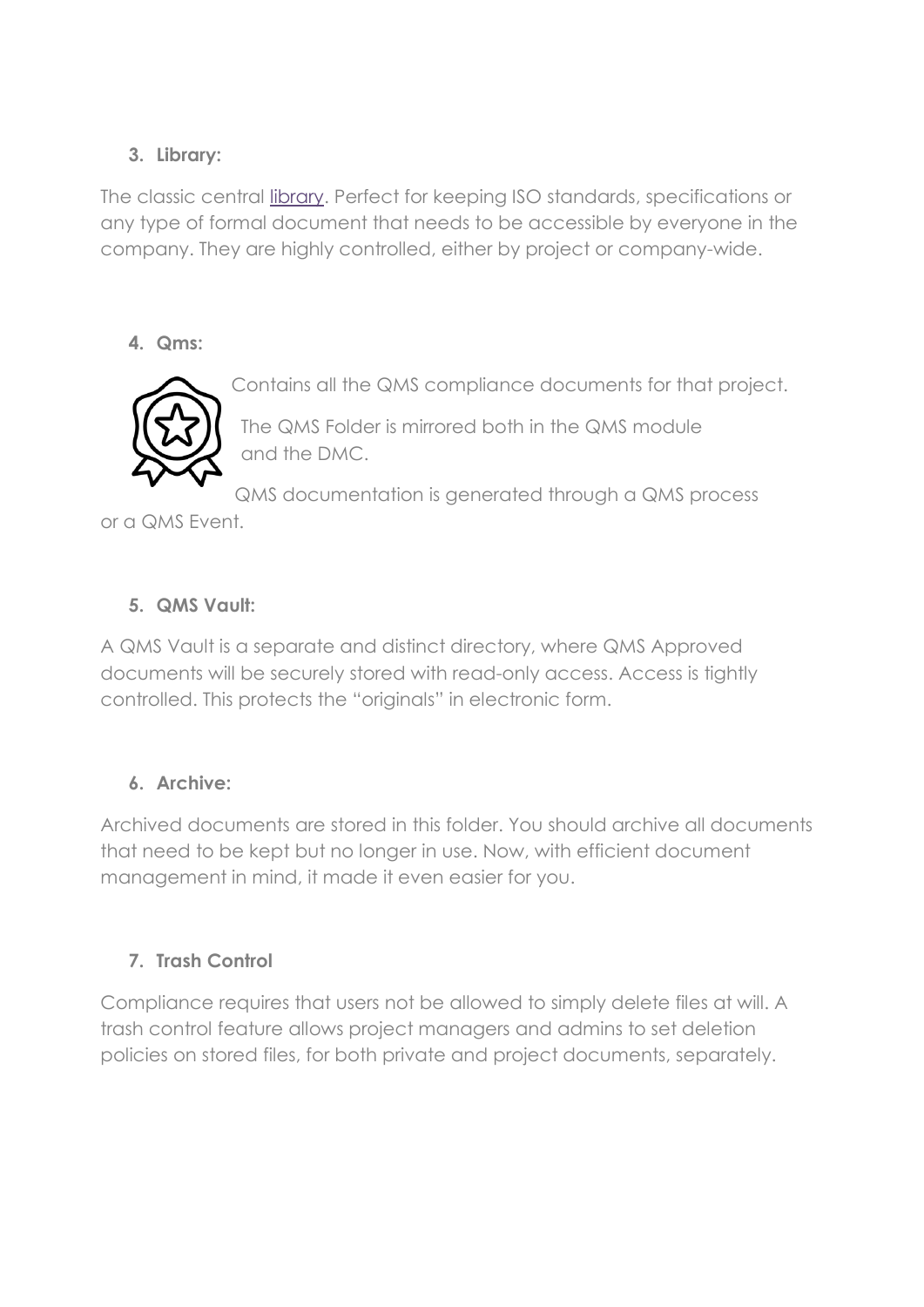# **Advanced Document Search**

# *Easily find a needle in the haystack!*

Any document can be listed and filtered by any parameters, including the search for documents related to specific processes, projects, sub-projects, tags, type of documents, etc., search results can be printed if required.

# **How to securely store and protect your Business Data and Compliance Documentation with qmsWrapper**

A complete document compliance system.

DMC includes all the high-end features you'd expect of a comprehensive DMC system required to support compliance, including version control, detailed file histories, File tracking, source, tagging, comments and authority control.

#### **QMS Vault**

 Lock and store QMS approved files in the secure vault ensuring the integrity of your QMS compliance is never compromised.

#### **Document Approval Workflow**

- Allows only specific users to review and approve documents.
- Approvals are automatically documented with full approval history.